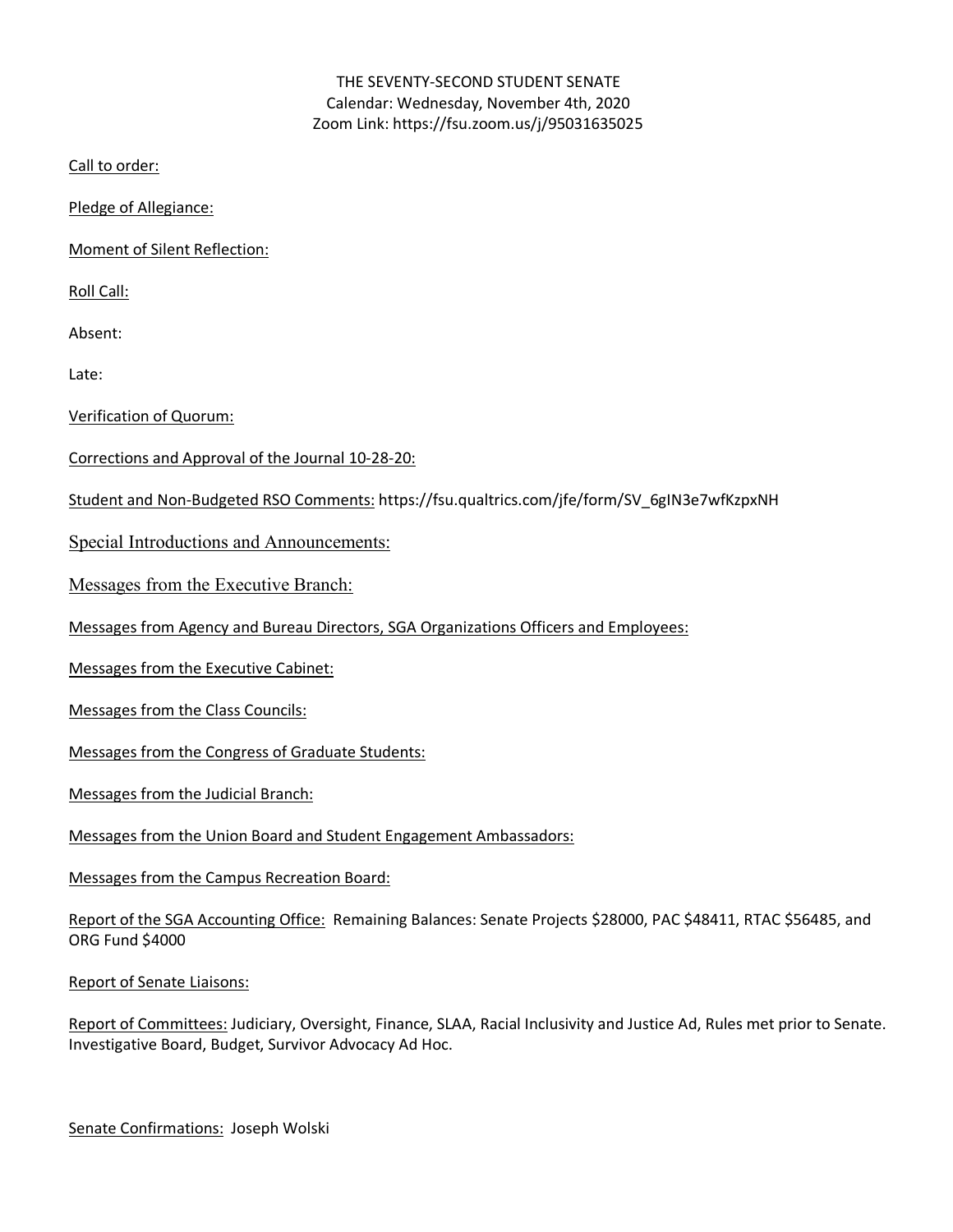## Consent Calendar:

#### Bills First Reading:

| <b>Bill 92</b>  | Sponsored by Senator J. Alvarez, Chabot (P) and Murcia (Co)<br>Amending Student Body Statutes Chapter 304.3 with regards to the candidate screening<br>process. REFERRED TO JUDICIARY, OC, THEN RULES, 7.1., PASSED AND AMENDED IN<br>JUDICIARY 7.13., TABLED IN OC, 7.14, 9.8. PASSED AND AMENDED IN OC 9.15,<br><b>WITHDRAWN in RULES 10.14</b> |
|-----------------|---------------------------------------------------------------------------------------------------------------------------------------------------------------------------------------------------------------------------------------------------------------------------------------------------------------------------------------------------|
| <b>Bill 105</b> | Sponsored by Adamyk and Leckie (P), England and Mougey (Co)<br>To amend Chapters 300.6, 300.7, 300.8, and 300.9 regarding the Office of the Attorney<br>General. REFFERED TO JUDICIARY THEN SLAA THEN RULES 10.14, TABLED in JUDICIARY<br>10.26, PASSED in JUDICIARY 11.2                                                                         |
| <b>Bill 112</b> | Sponsored by Harmon (P)<br>Clear up the confusion regarding how the 25% abstention threshold is dealt with.<br>Referred to JUDICIARY T. Amended in JUDICIARY 10.26, PASSED in JUDICIARY 10.26                                                                                                                                                     |
| <b>Bill 116</b> | Sponsored by Harmon (P)<br>Clarify statutes regarding minutes and what is to be included in them.                                                                                                                                                                                                                                                 |
| <b>Bill 117</b> | Sponsored by Leckie (P)<br><b>To Create General Counsel</b>                                                                                                                                                                                                                                                                                       |
| <b>Bill 118</b> | Sponsored by Leckie (P)<br>To Create Non-Voting Delegates to advocate for and represent the communities of each<br>Student Government Agency, beyond the different Academic Divisions of the University<br>represented by the Student Senate. This bill shall be known as the Diverse Voices in Senate<br>Act of 2020.                            |

# Bills Second Reading:

| <b>Bill 109</b> | Sponsored by England (P)                                                                   |
|-----------------|--------------------------------------------------------------------------------------------|
|                 | Transferring one-thousand dollars from the "Executive Projects" account to FSU's "Food for |
|                 | Thought Pantry", commonly known as the "Food Pantry". REFERRED TO BUDGET 10.21,            |
|                 | <b>PASSED in BUDGET 11.2,</b>                                                              |
|                 |                                                                                            |

# Bill 110 Sponsored by England (P) Transferring one-thousand dollars from the "Senate Projects" account to FSU's "Food for Thought Pantry", commonly known as the "Food Pantry". **REFERRED TO SLAA THEN BUDGET 10.21 , TABLED in BUDGET 10.27, PASSED in BUDGET 11.2, PASSED in SLAA 11.2**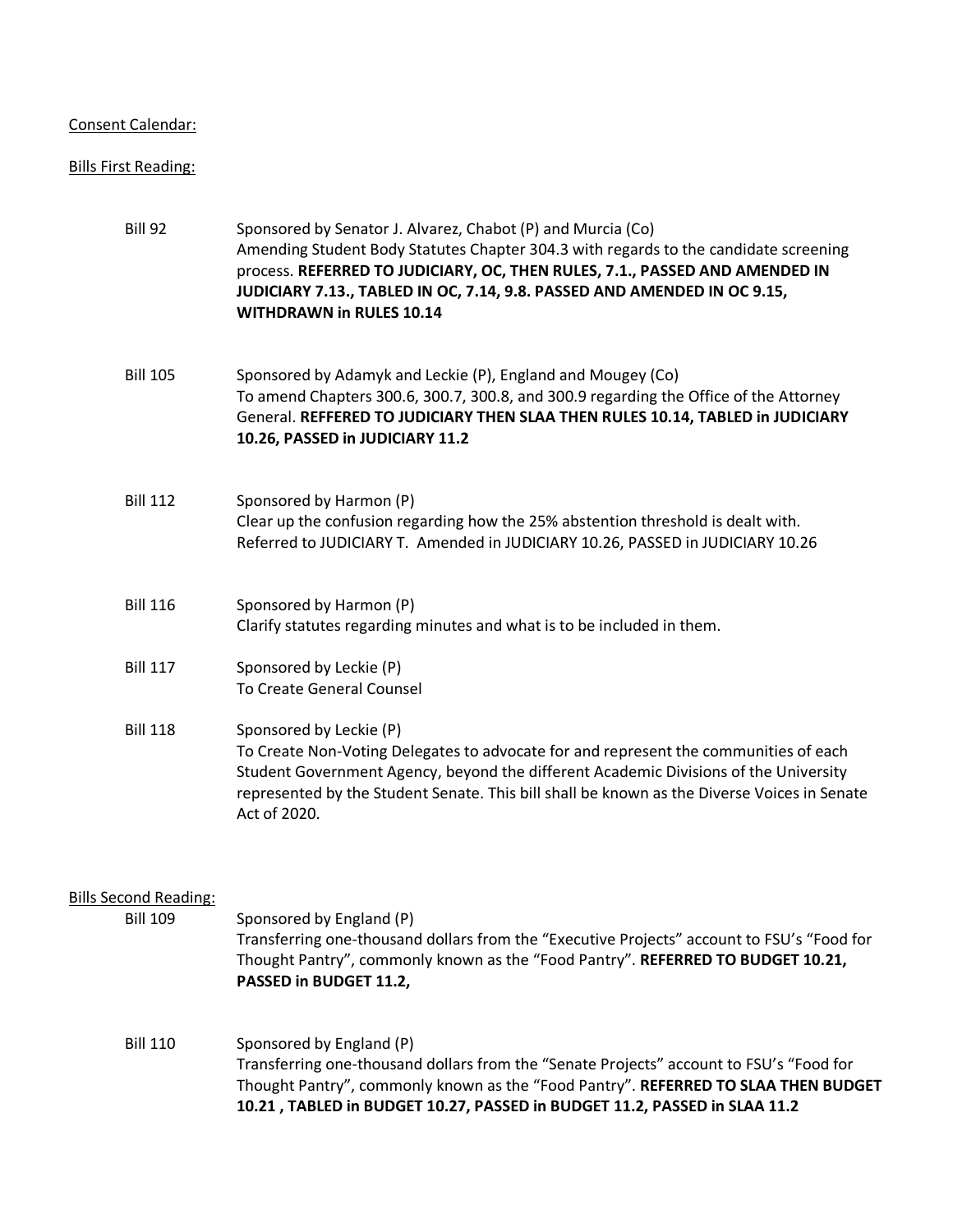| <b>Bill 111</b> | Sponsored by Harmon and Randall (P)<br>Transferring 2000 dollars from Senate Projects into the WVFS Radio Station account for music<br>licenses. REFERRED TO SLAA THEN BUDGET 10.21, PASSED in SLAA 10.26, PASSED in<br><b>BUDGET 10.26</b>               |
|-----------------|-----------------------------------------------------------------------------------------------------------------------------------------------------------------------------------------------------------------------------------------------------------|
| <b>Bill 113</b> | Sponsored by Randall<br>Transferring \$2330 from Senate Projects into the Victim Advocate Program<br>REFERRED TO SLAA THEN BUDGET 10.21 PASSED in SLAA 10.26, PASSED IN BUDGET 10.26                                                                      |
| <b>Bill 114</b> | Sponsored by England (P) and Harmon (Co)<br>Transferring \$1000 from Senate Projects into the ProfessioNole Clothing Closet<br>REFERRED TO SLAA BUDGET 10.21 PASSED in SLAA 10.26, TABLED in BUDGET 10.26,<br>PASSED in BUDGET 11.2, PASSED in SLAA 11.02 |
| <b>Bill 115</b> | Sponsored by England (P) and Harmon (Co)<br>Transferring \$1000 from Executive Projects into the ProfessioNole Clothing Closet<br>REFERRED TO BUDGET 10.21, TABLED in BUDGET 10.26, PASSED in BUDGET 11.2                                                 |

## Constitutional Amendments:

| Amendment 5 | Sponsored by Senator Murcia (P)<br>To make the Student Body President and Vice President run separately. REFERRED TO<br><b>JUDICIARY, SLAA, THEN RULES 9.16</b>     |
|-------------|---------------------------------------------------------------------------------------------------------------------------------------------------------------------|
| Amendment 6 | Sponsored by Senator Murcia (P)<br>Editing the Student Body Constitution with regards to the Student Body Treasurer REFERRED<br>TO JUDICIARY, SLAA, THEN RULES 9.16 |

## Resolutions:

- Resolution 65 Sponsored by Senator J. Alvarez (P), Leckie, Murcia, Chabot, Gnanam, Hinks, and Wang (Co) Encouraging the University Administration to expand the means in which the Student Body is educated regarding Indigenous Nations and reach out to other nations that use the "Seminole" name. **REFERRED TO SLAA THEN RULES, 9.2. TABLED in SLAA 10.12**
- Resolution 95 Sponsored by Adamyk , Mougey (P) Gonzalez, Selva, and Rudd (Co) Reminding people that October is National Breast Cancer Awareness Month and to show support our fellow Americans who have been diagnosed with breast cancer. PASSED IN SLAA 10.26 by UNANIMOUS CONSENT
- Resolution 96 Sponsored by Randall (P) and Harmon (Co) Explaining the Victim Advocate Program and the services they offer PASSED IN SLAA 10.26 by UNANIMOUS CONSENT